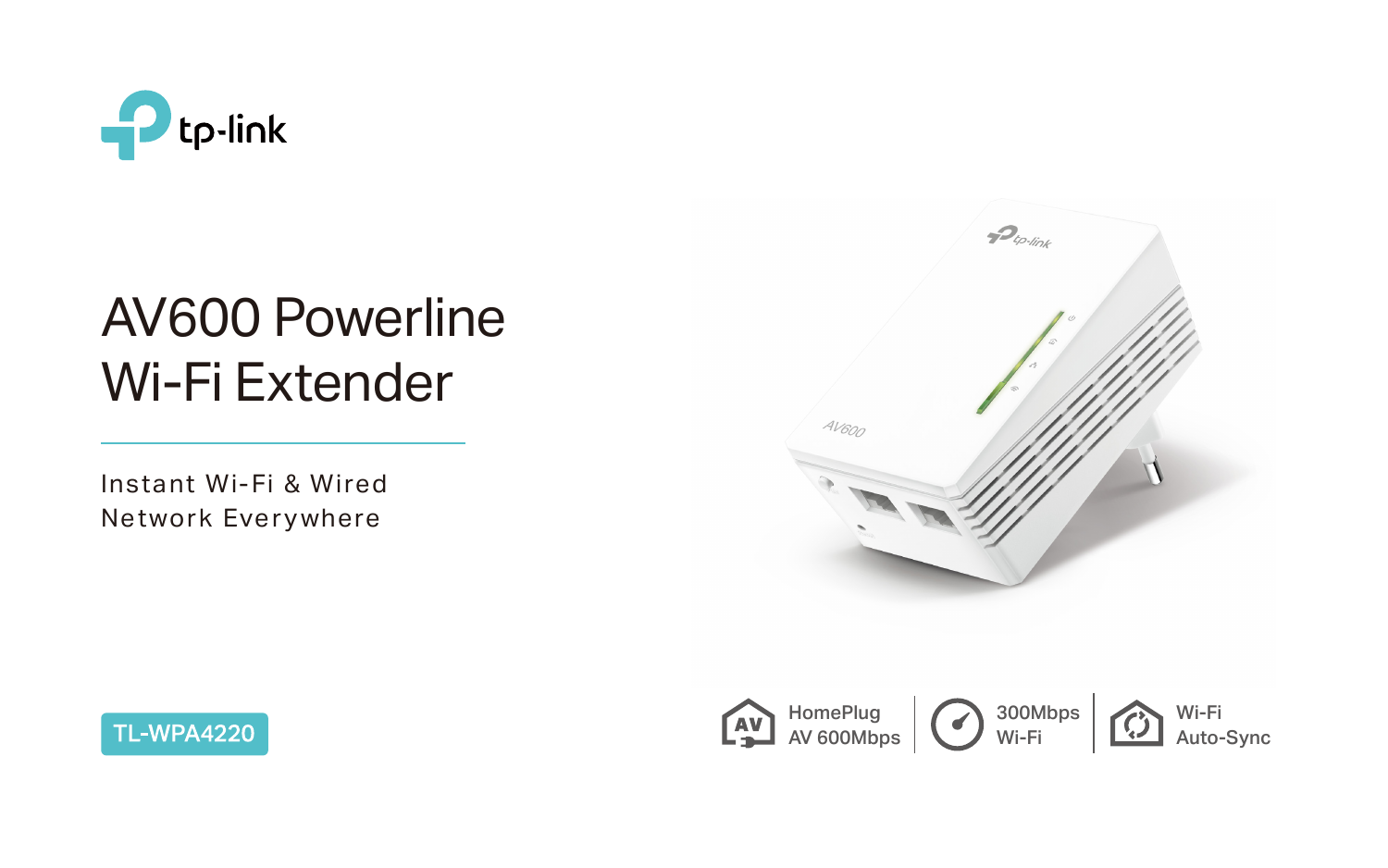# **Highlights**

 Copy your wireless network name (SSID) and password from your router instantly by pressing the Wi-Fi Clone button.

### Simple Setup with Wi-Fi Clone Sumple Settings in Sync with Wi-Fi Move

Any changes made to network settings will be automatically applied across the



entire network.



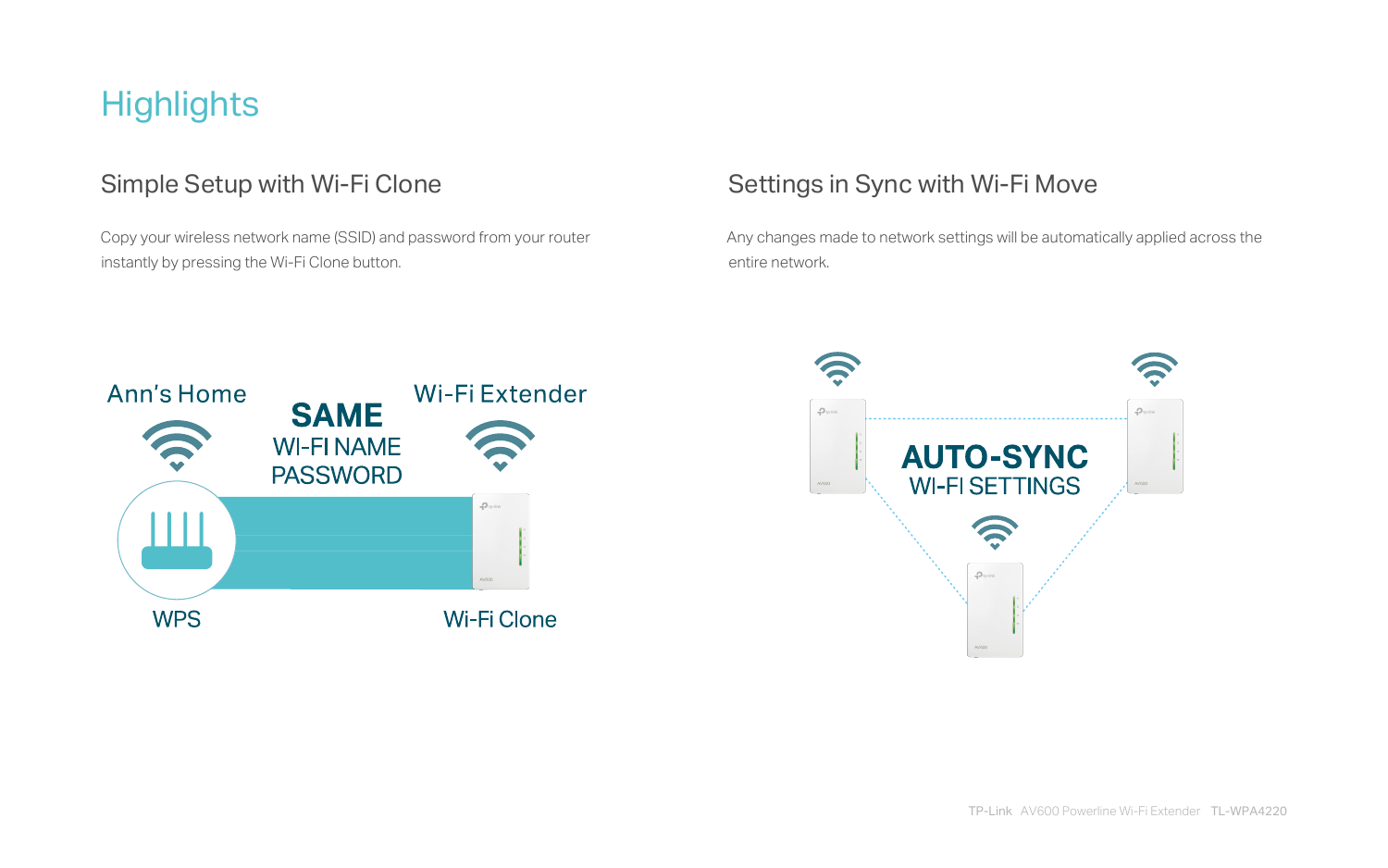HomePlug AV standard providing up to 600Mbps high speed data transmission over a home's existing electrical wiring, ideal for lag-free HD or 3D video streaming and online gaming.

Extend 300Mbps wireless connections to previously hard-to-reach areas of your home and office.

# **Highlights**

#### 600Mbps over Powerline 300Mbps Wi-Fi



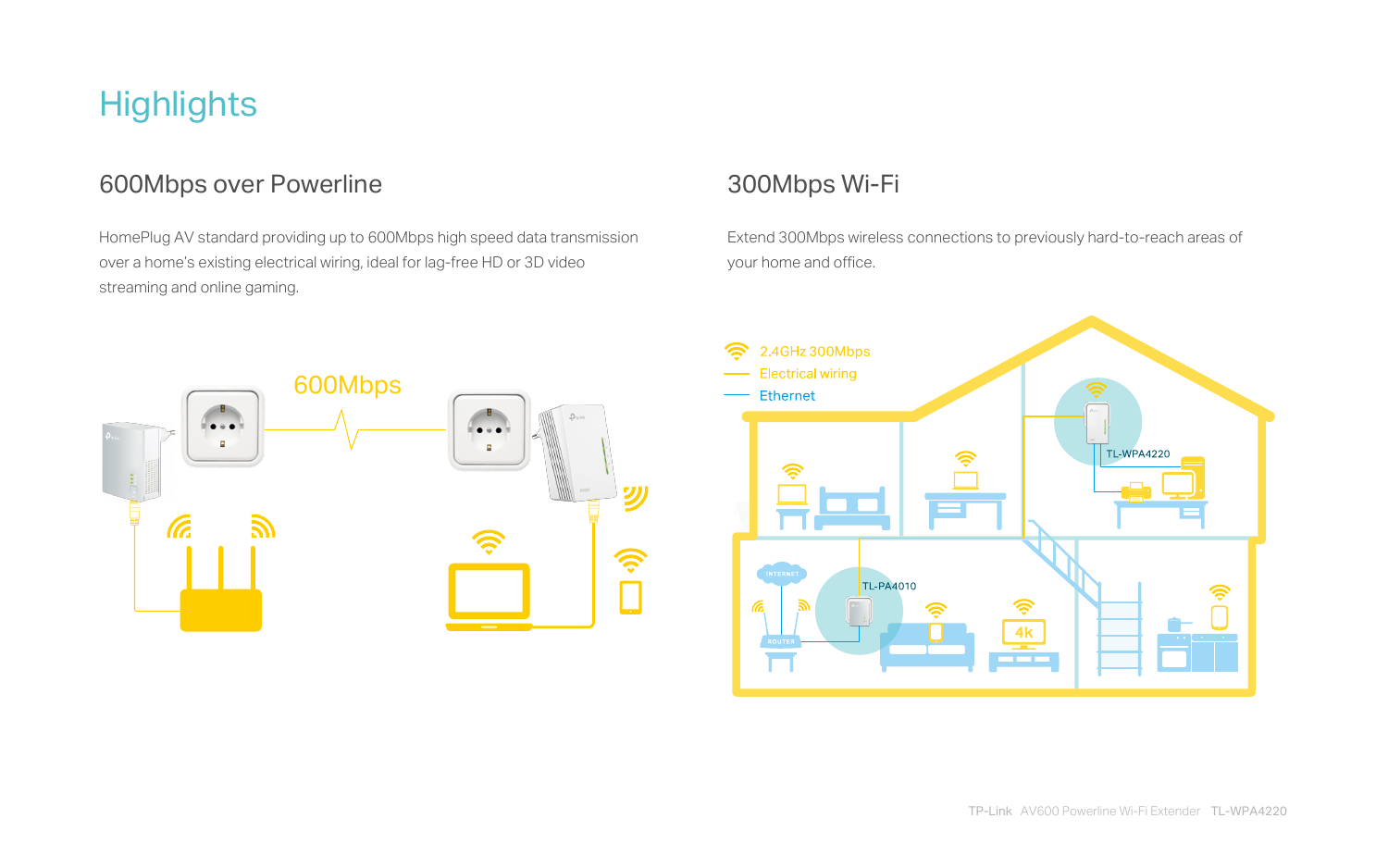- · Wireless N Standard Wi-Fi speed of up to 300Mbps
- · HomePlug AV Provides up to 600Mbps high-speed data transmission over a home's existing electrical wiring
- · Multiple Ethernet Ports Create faster connections with PCs, consoles, STB and more
- · Speed Optimization Supports IGMP managed multicast IP transmission, optimizing IPTV streaming

## **Features**



- · Wi-Fi Clone Allows powerline extenders to copy the network name (SSID) and password from your router with one simple touch
- · Wi-Fi Move Automatically adopts Wi-Fi settings from your existing powerline network
- · TP-Link tpPLC Allows you to easily manage your network using the intuitive tpPLC App or the tpPLC Utility
- · Plug, Pair and Play Set up your powerline network in minutes



- · Pair Button Provides a connection with 128-bit AES encryption, at the touch of "Pair" button
- · Parental Controls Manage when and how connected devices can access the internet
- · Encryptions for Secure Network WPA-PSK/WPA2-PSK encryptions provide active protection against security threats



· 300 meters Range – Up to 300 meters/1000 feet range over existing electrical wiring

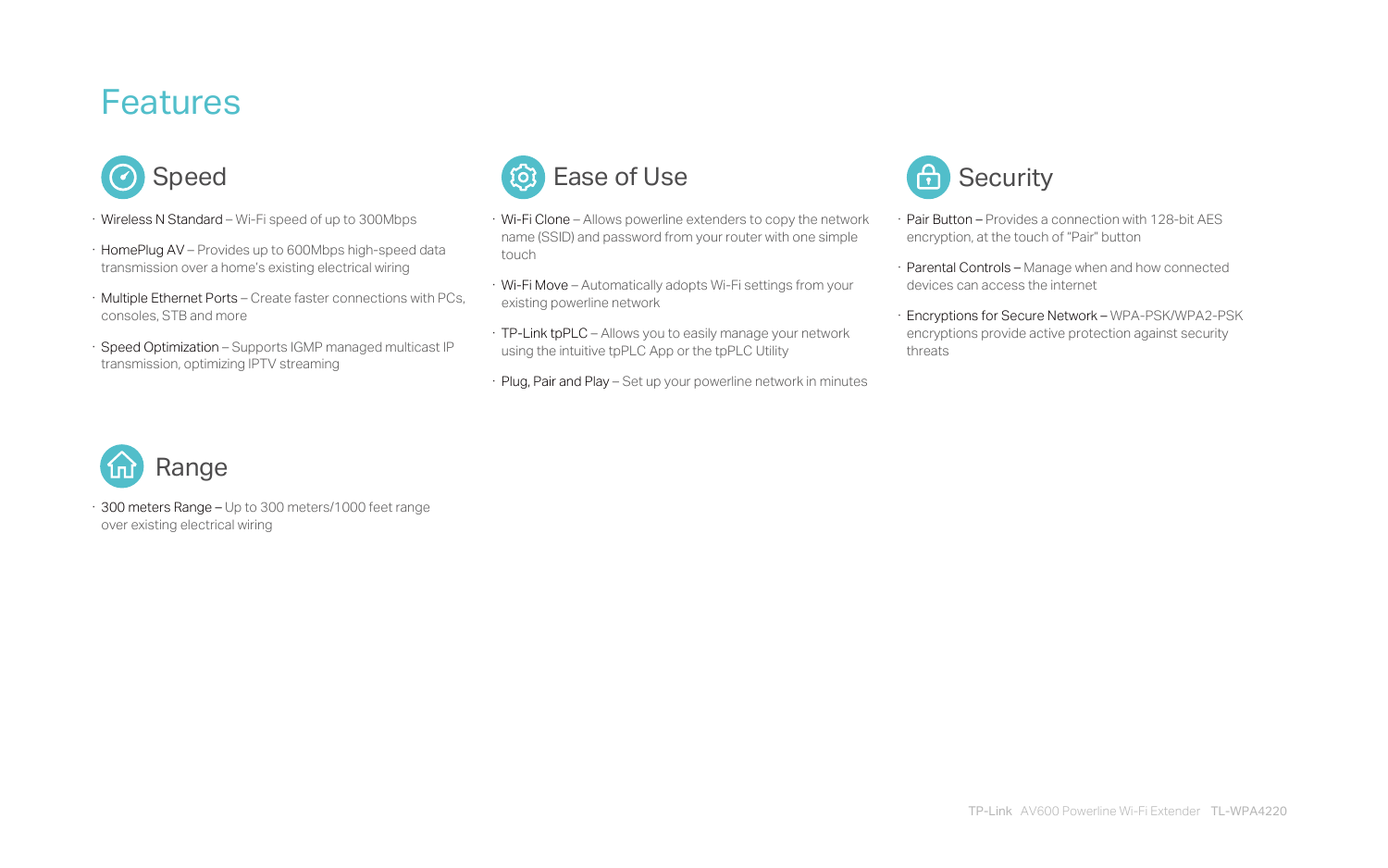# **Specifications**

#### **Hardware**



- · Transmission Speeds:
- Powerline: up to 600 Mbps
- Ethernet: 10/100 Mbps
- · Standards and Protocols:
- HomePlug AV, IEEE 1901, IEEE 802.3, IEEE 802.3u, IEEE 802.11b/g/n
- · Interface: 2 Ethernet Ports
- · Plug Type: EU
- · Button: Pair, Reset, Wi-Fi Clone
- · LED Indicator: Power, Powerline, Ethernet, Wi-Fi
- · Dimension (W x D x H):  $3.7 \times 2.1 \times 1.6$  in. (94  $\times$  54  $\times$  40 mm)
- · IGMP: IGMP v1/v2/v3
- · Power Consumption: Maximum: 5.6W, Typical: 5.2W
- · Range: Up to 300 meters/1000 feet over existing electrical wiring
- · Compatibility:

Compatible with all HomePlug AV & AV2 standard powerline adapters